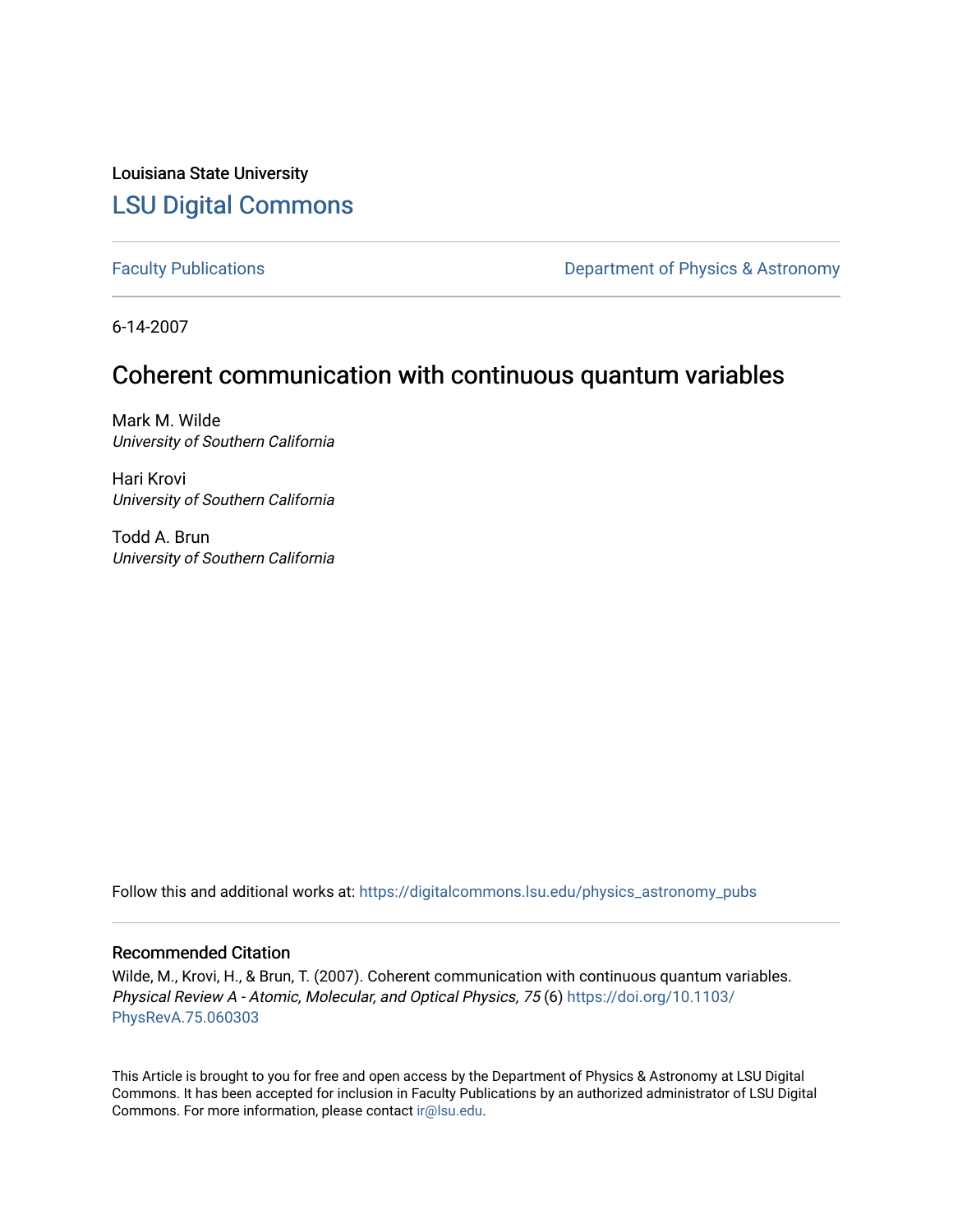## Coherent Communication with Continuous Quantum Variables

Mark M. Wilde<sup>1</sup>,\* Hari Krovi<sup>2</sup>, and Todd A. Brun<sup>2</sup>

<sup>1</sup>Signal and Image Processing Institute,  $^{2}$ Communication Sciences Institute,

Department of Electrical Engineering, University of Southern California, Los Angeles, California 90089, USA

(Dated: August 3, 2018; Received August 3, 2018; Revised; Accepted; Published)

The coherent bit (cobit) channel is a resource intermediate between classical and quantum communication. It produces coherent versions of teleportation and superdense coding. We extend the cobit channel to continuous variables by providing a definition of the coherent nat (conat) channel. We construct several coherent protocols that use both a position-quadrature and a momentumquadrature conat channel with finite squeezing. Finally, we show that the quality of squeezing diminishes through successive compositions of coherent teleportation and superdense coding.

PACS numbers: 03.67.-a, 03.67.Hk, 42.50.Dv

Keywords: coherent communication, cobit channel, conat channel, continuous variables

The coherent bit (cobit) channel is a useful resource for quantum communication with discrete variables (DV) [\[1\]](#page-4-1). The cobit channel  $\Delta_{\sigma_Z}$  copies  $\sigma_Z$  eigenstates coherently from Alice to Bob:  $|i\rangle^A \rightarrow |i\rangle^A |i\rangle^B$ . "Coherence" in this context is synonymous with linearity—the maintenance and linear transformation of superposed states. We name the cobit channel  $\Delta_{\sigma_Z}$  the *Pauli-Z cobit channel*. One can similarly define the *Pauli-X cobit channel*  $\Delta_{\sigma_X}$  that coherently copies  $\sigma_X$  eigenstates.

In this paper, we extend the notion of the cobit channel to continuous-variable (CV) quantum information processing [\[2](#page-4-2), [3\]](#page-4-3). We name the CV version the conat channel in analogy with Shannon's name for the information in a continuous random variable measured in units of the natural logarithm. We then construct several coherent protocol primitives. We lastly address duality under resource reversal and discover a difference between the DV and CV coherent channels due to finite squeezing.

What is coherent communication useful for? Insights into quantum protocols occur by replacing classical bits with cobits—replacing a measurement and feedforward classical communication with a coherent channel and replacing a conditional unitary with a controlled unitary. Coherent teleportation and superdense coding for DVs are dual under resource reversal [\[1,](#page-4-1) [4](#page-4-4)]. Two protocols are dual under resource reversal if one protocol generates the same resources that the other protocol consumes and vice versa. Coherent remote state preparation (RSP) requires less entanglement than standard RSP [\[1](#page-4-1)]. Replacing classical bits with cobits produces coherent versions of several quantum information theory protocols [\[5](#page-4-5), [6\]](#page-4-6). Coherent communication also provides an alternate construction of the newly discovered entanglement-assisted quantum error correcting codes [\[7,](#page-4-7) [8\]](#page-4-8).

We structure this Letter by first motivating and providing a general Heisenberg-representation definition of a position-quadrature (PQ) conat channel and momentumquadrature (MQ) conat channel. We then construct examples of CV coherent protocols. Finally, we analyze the duality of coherent teleportation and coherent su-

perdense coding under resource reversal. We find that finitely-squeezed coherent CV teleportation and superdense coding are dual under resource reversal only for some maximum number of compositions; beyond that point, classical operations suffice to implement the effective protocol. Duality does not hold when the number of compositions exceeds the maximum.

The cobit-channel definition immediately tempts one to define an ideal PQ conat channel as the quantumfeedback operation  $\Delta_X$  which copies position eigenstates:  $|x|^A \rightarrow |x|^A |x|^B$ . The ideal MQ conat channel is the operation  $\Delta_P$  that copies momentum eigenstates. We call these conat channels ideal because copying the eigenstates exactly requires infinite energy.

We provide Heisenberg-representation definitions of both a finitely-squeezed PQ conat channel  $\tilde{\Delta}_X$  and MQ conat channel  $\tilde{\Delta}_P$  as an approximation to the above ideal scenarios. The first requirement for  $\tilde{\Delta}_X$  is that it approximate the ideal position-copying behavior mentioned above.  $\tilde{\Delta}_X$  should copy the PQ as exactly as possible given finite squeezing. Observe the effect of the ideal PQ conat channel  $\Delta_X$  on a momentum eigenstate  $|p\rangle$ . The resulting two-mode state is a maximally-entangled Bell state  $\int e^{ipx} |x\rangle^A |x\rangle^B dx$ . It is an eigenstate of the total momentum operator  $\hat{p}_A + \hat{p}_B$  with eigenvalue p. The second requirement is that the total momentum  $\hat{p}_A + \hat{p}_B$ should be close to the original momentum  $\hat{p}_A$ .

An  $\epsilon$ -approximate PQ conat channel  $\tilde{\Delta}_X$  performs the following transformation with conditions:

$$
\begin{bmatrix} \hat{x}_A & \hat{p}_A \end{bmatrix}^T \stackrel{\tilde{\Delta}_X}{\longrightarrow} \begin{bmatrix} \hat{x}_{A'} & \hat{p}_{A'} & \hat{x}_{B'} & \hat{p}_{B'} \end{bmatrix}^T
$$
 (1)

$$
[\hat{x}_{A'}, \hat{p}_{A'}] = [\hat{x}_{B'}, \hat{p}_{B'}] = i
$$

$$
\hat{x}_{A'} = \hat{x}_A \tag{2}
$$

$$
\hat{x}_{B'} = \hat{x}_A + \hat{x}_{\Delta x} \tag{3}
$$

$$
\hat{p}_{A'} = \hat{p}_A + \hat{p}_{\Delta_X} \tag{4}
$$

$$
\langle \hat{x}_{\Delta x} \rangle = \langle \hat{p}_{\Delta x} + \hat{p}_{B'} \rangle = 0 \tag{5}
$$

$$
\langle \hat{x}^2_{\Delta x} \rangle, \ \langle (\hat{p}_{\Delta x} + \hat{p}_{B'})^2 \rangle \le \epsilon \tag{6}
$$

The momentum quadrature  $\hat{p}_{B'}$  is arbitrary as long as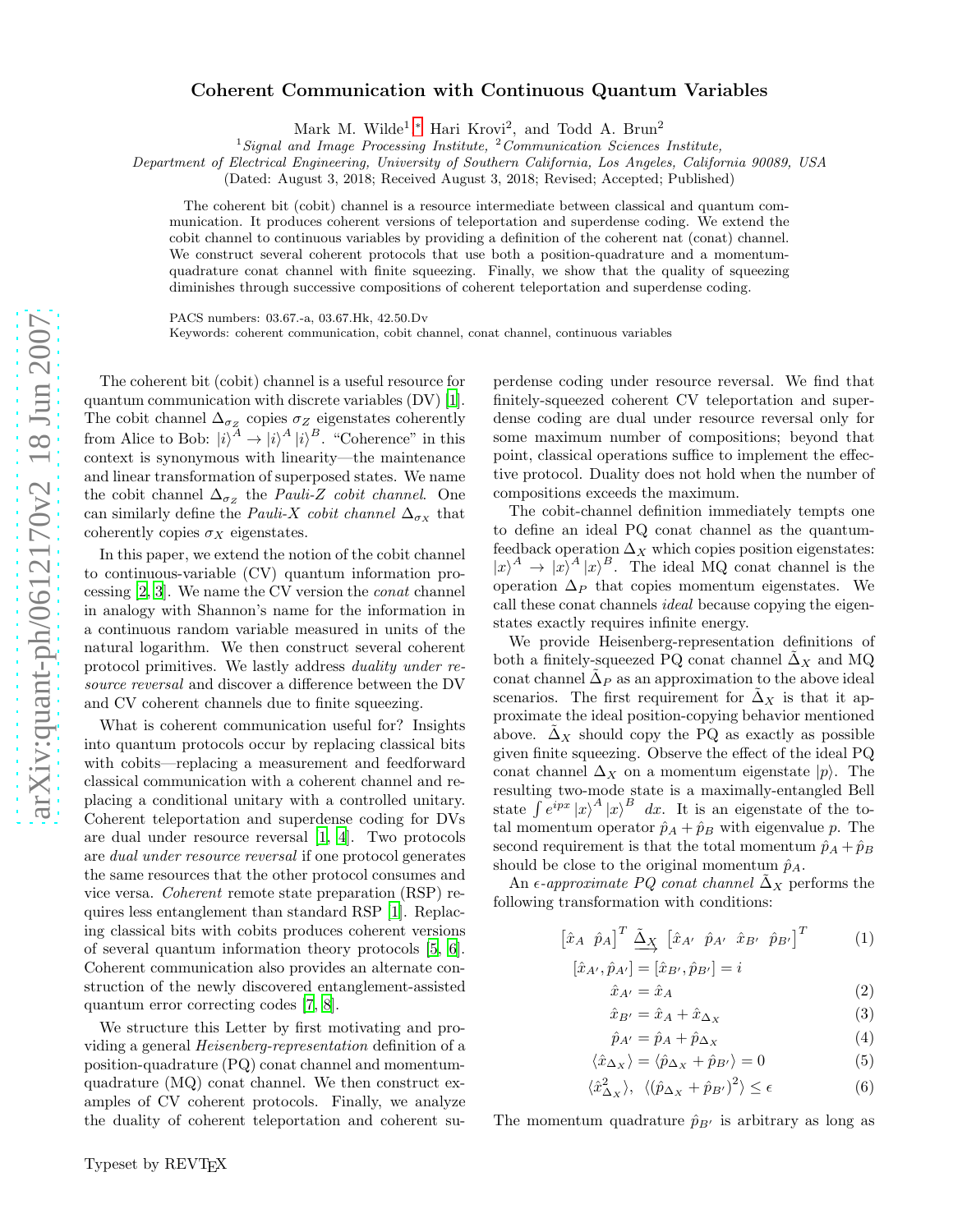it obeys the above constraints. An  $\epsilon$ -approximate MQ conat channel  $\tilde{\Delta}_P$  performs the following transformation with conditions:

$$
[\hat{x}_A \ \hat{p}_A]^T \underline{\tilde{\Delta}}_P [\hat{x}_{A''} \ \hat{p}_{A''} \ \hat{x}_{B''} \ \hat{p}_{B''}]^T
$$
(7)  

$$
[\hat{x}_{A''}, \hat{p}_{A''}] = [\hat{x}_{B''}, \hat{p}_{B''}] = i
$$
  

$$
\hat{p}_{A''} = \hat{p}_A
$$
  

$$
\hat{p}_{B''} = \hat{p}_A + \hat{p}_{\Delta_P}
$$
  

$$
\hat{x}_{A''} = \hat{x}_A + \hat{x}_{\Delta_P}
$$
  

$$
\langle \hat{p}_{\Delta_P} \rangle = \langle \hat{x}_{\Delta_P} + \hat{x}_{B''} \rangle = 0
$$
  

$$
\langle \hat{p}_{\Delta_P}^2 \rangle, \ \langle (\hat{x}_{\Delta_P} + \hat{x}_{B''})^2 \rangle \le \epsilon
$$

The position quadrature  $\hat{x}_{B}$ <sup>'</sup> is arbitrary as long as it obeys the above constraints. We require  $0 < \epsilon < 1$  for both conat channels.

Fourier transformation gives the relationship between a MQ and PQ conat channel:  $\tilde{\Delta}_P = (\mathbb{F}^{-1} \otimes \mathbb{F}^{-1}) \; \tilde{\Delta}_X \; \mathbb{F}$ . Both a PQ and MQ conat channel implement coherent teleportation—just as Braunstein and Kimble use both PQ and MQ homodyne detection in their teleportation scheme [\[9\]](#page-4-9). Our coherent teleportation protocol for CVs is similar to theirs except that a PQ and MQ conat channel replaces the feedforward classical communication and the PQ and MQ homodyne measurement respectively.

Coherent teleportation protocols using the above  $\epsilon$ -approximate conat channels have a coherent-stateaveraged fidelity greater than the preparation-and-measurement limit [\[9](#page-4-9)] of  $1/2$  if  $\epsilon < 1$ . We consider this limit of  $1/2$  as opposed to other limits  $[10, 11]$  $[10, 11]$  because surpassing this limit implies the use of an entangled resource for teleporting an arbitrary coherent state. We simply wish to relate the measure of conat-channel performance to the presence of entanglement.

We can measure PQ conat-channel performance by sending its two output modes through a 50:50 beamsplitter and determining the second moments of one output's PQ and the other output's MQ. Both outputs—the relative position and total momentum—should have second moment bounded by  $\epsilon$  and  $\langle \hat{p}_A^2 \rangle + \epsilon$  respectively in order to be an  $\epsilon$ -approximate PQ conat channel.

The above definitions are sufficient for implementing a coherent teleportation with CVs via conat channels. They are also necessary for realizing two conat channels as a result of a coherent superdense coding.

We define a two-mode system with Heisenberg-picture quadrature operators  $\hat{x}_A$ ,  $\hat{p}_A$ ,  $\hat{x}_B$ ,  $\hat{p}_B$  as  $\epsilon$ -positioncorrelated if  $\langle (\hat{x}_A - \hat{x}_B)^2 \rangle \leq \epsilon$  and  $\langle (\hat{p}_A + \hat{p}_B)^2 \rangle \leq$  $\epsilon$ . It is  $\epsilon$ -momentum-correlated if  $\langle (\hat{x}_A + \hat{x}_B)^2 \rangle \leq \epsilon$ and  $\langle (\hat{p}_A - \hat{p}_B)^2 \rangle \leq \epsilon$ . It is  $\epsilon$ -position-entangled or  $\epsilon$ momentum-entangled if  $\epsilon < 1$  [\[12](#page-4-12)].

We use several operations throughout this paper. A reflection reverses the quadrature operators of a single mode:  $\hat{x} \rightarrow -\hat{x}, \hat{p} \rightarrow -\hat{p}$ . A controlled-position displacement is a two-mode operation:  $\hat{x}_1 \rightarrow \hat{x}_1$ ,  $\hat{p}_1 \rightarrow \hat{p}_1 - \hat{p}_2$ ,



<span id="page-2-0"></span>FIG. 1: Coherent teleportation.  $\pi$  is a reflection operation. C-X and C-P are a controlled-position displacement and a controlled-momentum displacement respectively.

 $\hat{x}_2 \rightarrow \hat{x}_2 + \hat{x}_1, \hat{p}_2 \rightarrow \hat{p}_2.$  A controlled-momentum displacement is as follows:  $\hat{x}_1 \to \hat{x}_1 - \hat{x}_2$ ,  $\hat{p}_1 \to \hat{p}_1$ ,  $\hat{x}_2 \to \hat{x}_2$ ,  $\hat{p}_2 \rightarrow \hat{p}_2 + \hat{p}_1.$ 

Vaidman provided the first theoretical description of CV teleportation [\[13](#page-4-13)] followed by Braunstein and Kimble's in terms of the quadratures of the EM field [\[9](#page-4-9)]. We construct a coherent version of Braunstein and Kimble's protocol: coherent teleportation (Fig. [1\)](#page-2-0). The protocol is similar to Harrow's for DVs [\[1\]](#page-4-1). Suppose Alice wants to teleport a quantum state  $A_1$  to Bob coherently via PQ and MQ conat channels. They possess two modes A and B that are  $\epsilon_1$ -position-correlated with the additional restriction that they have mean-zero relative position and total momentum:  $\langle \hat{x}_A - \hat{x}_B \rangle = \langle \hat{p}_A + \hat{p}_B \rangle = 0$ . Alice performs a reflection on her mode A followed by a controlledposition displacement on her two modes  $A_1$  and A. These two operations replace the beamsplitter in Braunstein and Kimble's teleportation protocol. She sends her first mode through an  $\epsilon_2$ -approximate MQ conat channel  $\tilde{\Delta}_P$ and her second mode through an  $\epsilon_3$ -approximate PQ conat channel  $\Delta_X$ . The two conat channels  $\Delta_X$  and  $\tilde{\Delta}_P$  replace the feedforward classical communication and position-quadrature and momentum-quadrature homodyne measurements respectively. The global state becomes a five-mode state. Alice possesses her two original modes and Bob possesses two additional modes due to both conat channels. Bob performs a controlledposition and controlled-momentum displacement according to Fig. [1.](#page-2-0) These controlled displacements replace the conditional displacements in the original protocol. The five modes then have the Heisenberg-picture observables:

$$
\hat{x}_1 = \hat{x}_{A_1} + \hat{x}_{\Delta_P}, \quad \hat{p}_1 = \hat{p}_A + \hat{p}_{A_1} \tag{8}
$$
\n
$$
\hat{x}_2 = \hat{x}_{A_1} - \hat{x}_A, \quad \hat{p}_2 = -\hat{p}_A + \hat{p}_{\Delta_X}
$$
\n
$$
\hat{x}_3 = (\hat{x}_A - \hat{x}_B) - \hat{x}_{A_1} + \hat{x}_{B''} - \hat{x}_{\Delta_X}, \quad \hat{p}_3 = \hat{p}_A + \hat{p}_{A_1} + \hat{p}_{\Delta_P}
$$
\n
$$
\hat{x}_4 = \hat{x}_{A_1} - \hat{x}_A + \hat{x}_{\Delta_X}, \quad \hat{p}_4 = \hat{p}_{B'} - \hat{p}_B
$$
\n
$$
\hat{x}_5 = \hat{x}_{A_1} + (\hat{x}_B - \hat{x}_A) + \hat{x}_{\Delta_X}, \quad \hat{p}_5 = \hat{p}_{A_1} + (\hat{p}_A + \hat{p}_B) + \hat{p}_{\Delta_P}
$$

Bob possesses the teleported state—Alice's original mode  $A_1$ —in mode five. The coherent-state-averaged telepor-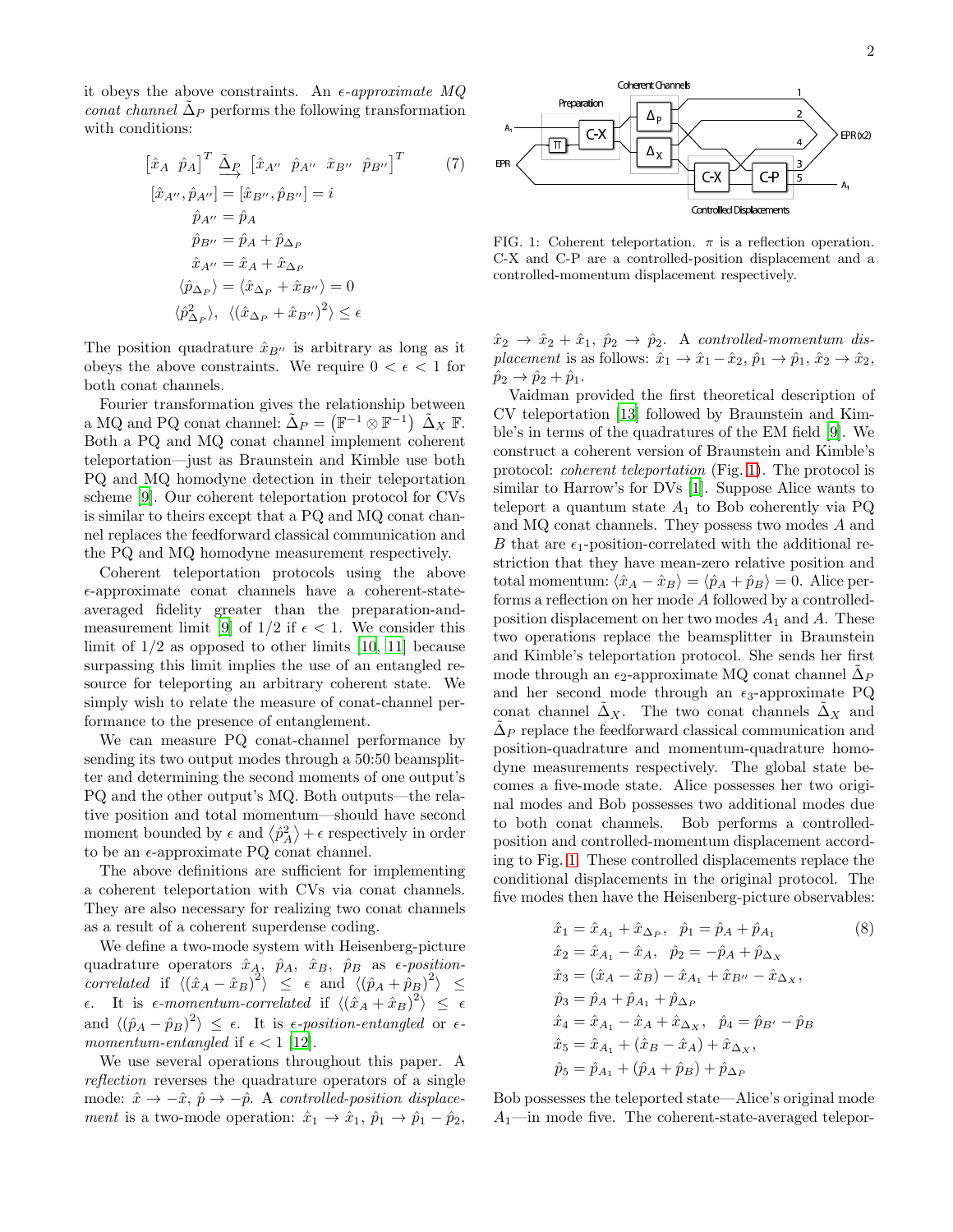

<span id="page-3-0"></span>FIG. 2: Alternate coherent teleportation protocol.

tation fidelity  $F$  [\[14\]](#page-4-14) is as follows

$$
F = 2/\left[\left(\left\langle \left(\Delta \hat{x}_{tel}\right)^2\right\rangle + 1\right)\left(\left\langle \left(\Delta \hat{p}_{tel}\right)^2\right\rangle + 1\right)\right]^{1/2} \quad (9)
$$

where  $(\hat{x}_{tel}, \hat{p}_{tel})$  is the teleported mode. A lower bound on the fidelity  $F$  using the above coherent teleportation protocol is  $2/((2+\epsilon_1+\epsilon_2)(2+\epsilon_1+\epsilon_3))^{1/2}$ . Suppose the  $\epsilon_1$ -position-correlated state is entangled so that  $\epsilon_1$  < 1. Then the coherent teleportation protocol exceeds the classical limit of 1/2 [\[9](#page-4-9)] if both  $\epsilon_2 < 1$  and  $\epsilon_3 < 1$ . Alice and Bob possess an  $(\epsilon_1 + \epsilon_2 + \epsilon_3)$ -position-correlated state shared between modes one and three. They also possess an  $(\epsilon_1 + \epsilon_3)$ -momentum-correlated state shared between modes two and four. Thus the original protocol becomes coherent with the benefit of generating two sets of entanglement correlations if  $\epsilon_1 + \epsilon_2 + \epsilon_3 < 1$ .

We provide an alternate coherent teleportation protocol which is not a direct mapping to Kimble and Braunstein's scheme (Fig. [2\)](#page-3-0). This protocol is similar to van Enk's C1 protocol [\[15](#page-4-15)] and to another protocol [\[16\]](#page-4-16). Alice possesses a mode A that she wishes to teleport to Bob using two conjugate conat channels. Alice first sends her mode through an  $\epsilon_1$ -approximate PQ conat channel. She then sends her mode through an  $\epsilon_2$ -approximate MQ conat channel. Bob possesses two modes after the two operations. He performs an inverse controlled-position displacement on his two modes. The three modes after the protocol have the Heisenberg-picture observables:

$$
\hat{x}_1 = \hat{x}_A + \hat{x}_{\Delta_P}, \quad \hat{p}_1 = \hat{p}_A + \hat{p}_{\Delta_X} \tag{10}
$$
\n
$$
\hat{x}_2 = \hat{x}_A + \hat{x}_{\Delta_X}, \quad \hat{p}_2 = \hat{p}_A + (\hat{p}_{\Delta_X} + \hat{p}_{B'}) + \hat{p}_{\Delta_P}
$$
\n
$$
\hat{x}_3 = \hat{x}_{B''} - (\hat{x}_A + \hat{x}_{\Delta_X}), \quad \hat{p}_3 = \hat{p}_A + \hat{p}_{\Delta_X} + \hat{p}_{\Delta_P}
$$

Alice possesses the first mode and Bob possesses the last two. Mode two is the teleported mode containing Alice's original state  $A$ . A lower bound on the fidelity  $F$ is  $2/(2 + \epsilon_1 + \epsilon_2)$ . The teleportation fidelity exceeds the classical limit of  $1/2$  if both  $\epsilon_1 < 1$  and  $\epsilon_2 < 1$ . Alice and Bob possess an  $(\epsilon_1 + \epsilon_2)$ -momentum-correlated state shared between modes one and three (momentumentangled if  $\epsilon_1 + \epsilon_2 < 1$ .

Braunstein and Kimble provided a theoretical proposal for a superdense coding protocol with CVs [\[17\]](#page-4-17). They demonstrated that bipartite CV entanglement and



<span id="page-3-1"></span>FIG. 3: Coherent superdense coding implements two conat channels.

a qunat channel can double classical communication capacity in the limit of large squeezing. We provide a coherent version of their superdense coding protocol by implementing both a PQ and a MQ conat channel rather than two classical nat channels (Fig. [3\)](#page-3-1).

The global state shared between Alice and Bob at the start of the protocol is a four-mode state. Alice possesses two modes  $A_1$  and  $A_2$ . She wants to simulate a  $MQ$  conat channel on  $A_1$  and a PQ conat channel on  $A_2$ . Alice and Bob possess an  $\epsilon$ -position-correlated state shared between modes three  $(\hat{x}_A, \hat{p}_A)$  and four  $(\hat{x}_B, \hat{p}_B)$ with mean-zero relative position and total momentum. Alice performs a controlled-position displacement on her modes two and three followed by a controlled-momentum displacement on modes one and three. The controlled displacements replace the conditional displacements in Braunstein and Kimble's protocol. Alice sends mode three to Bob via the qunat channel. Bob performs an inverse controlled-position displacement on modes three and four followed by reflecting mode four. The last two operations replace the beamsplitter in the original dense coding protocol. The last two operations are also the inverse operations of the preparation stage for the coherent teleportation protocol (compare Fig. [1](#page-2-0) and Fig. [3\)](#page-3-1). The four modes then have the Heisenberg-picture observables:

$$
\hat{x}_1 = \hat{x}_{A_1} - (\hat{x}_{A_2} + \hat{x}_A), \quad \hat{p}_1 = \hat{p}_{A_1}
$$
\n
$$
\hat{x}_2 = \hat{x}_{A_2}, \quad \hat{p}_2 = \hat{p}_{A_2} - \hat{p}_A
$$
\n
$$
\hat{x}_3 = \hat{x}_{A_2} + \hat{x}_A, \quad \hat{p}_3 = \hat{p}_{A_1} + (\hat{p}_A + \hat{p}_B)
$$
\n
$$
\hat{x}_4 = \hat{x}_{A_2} + (\hat{x}_A - \hat{x}_B), \quad \hat{p}_4 = -\hat{p}_B
$$
\n(11)

Modes one and three satisfy the conditions for an  $\epsilon$ approximate MQ conat channel. Modes two and four satisfy the conditions for an  $\epsilon$ -approximate PQ conat channel. Coherent superdense coding thus gives an operational interpretation to the PQ and MQ conat channels.

Coherent teleportation and superdense coding for DVs are dual under resource reversal [\[1](#page-4-1), [4](#page-4-4)], meaning that the resources generated by one protocol are consumed by the other and vice versa. Duality under resource reversal is only possible to some degree with CVs because of finite squeezing. We first give two ways of composing the protocols. We then illustrate how the duality does not hold for some finite number of compositions.